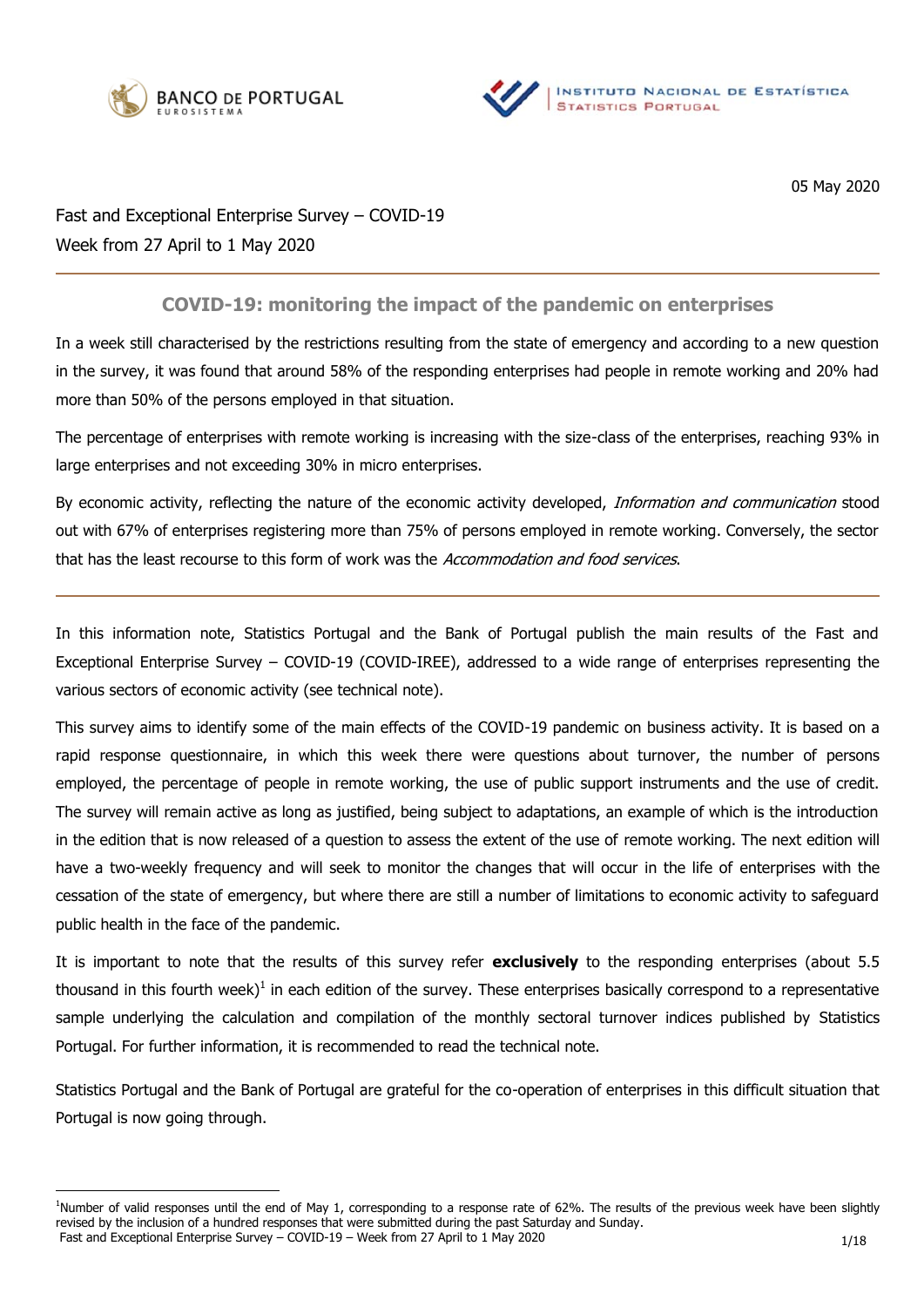



### **SUMMARY OF RESULTS**

The results of the  $4<sup>th</sup>$  reporting week (week from 27 April to 1 May 2020) indicate that:

- Around **84%** of the responding enterprises were still in production or operation, even partially, and 16% of the enterprises closed temporarily or definitely. In enterprises with an exporting profile there were a higher proportion of enterprises in operation. By economic activity, the percentage of closed enterprises (temporarily and definitely) remains significantly higher in Accommodation and food services (59%).
- **79%** of the responding enterprises continued to report a decrease in turnover, with a large proportion (39%) reporting a reduction of more than 50%, mainly reflecting the absence of orders/clients and restrictions in the context of the state of emergency.
- **57%** of the enterprises continued to report reductions in persons employed effectively working, with 25% reporting a reduction of more than 50%. The simplified layoff was indicated by 59% of the enterprises as relevant or very relevant to the reduction of persons employed.
- **58%** of the responding enterprises had people in remote working, with 20% having more than 50% of the persons employed effectively working in remote working. The proportion of enterprises that reported persons employed in remote working was higher among exporters and larger ones. By economic activity, 67% of the Information and Communication enterprises had more than 75% of persons employed in remote working. Conversely, the sector that has the least recourse to this form of work was the Accommodation and food services.
- The percentage of enterprises (in operation or temporarily closed) that have already benefited from other measures announced by the government, in addition to the simplified layoff, increased slightly compared to the previous week, but remained small.

### **Situation of the enterprises in the week from 27 April to 1 May 2020**

### **84% of the responding enterprises remained in operation, even partially**

- 84% of the enterprises remained in production or operation, even partially. Around 15% of the enterprises were temporarily closed, while 1% had been definitely closed.
- The percentage of enterprises with an exporting profile that remained in operation was 89% (83% for nonexporting enterprises).
- The percentage of closed enterprises (temporarily and definitely) remains higher in the Accommodation and food services sector (59%), followed by the Distributive trade and Other services sectors (16% in both cases).
- The restrictions in the context of the state of emergency and the absence of orders/clients remained the reasons mentioned as having the most impact for the definitive closure of the enterprises.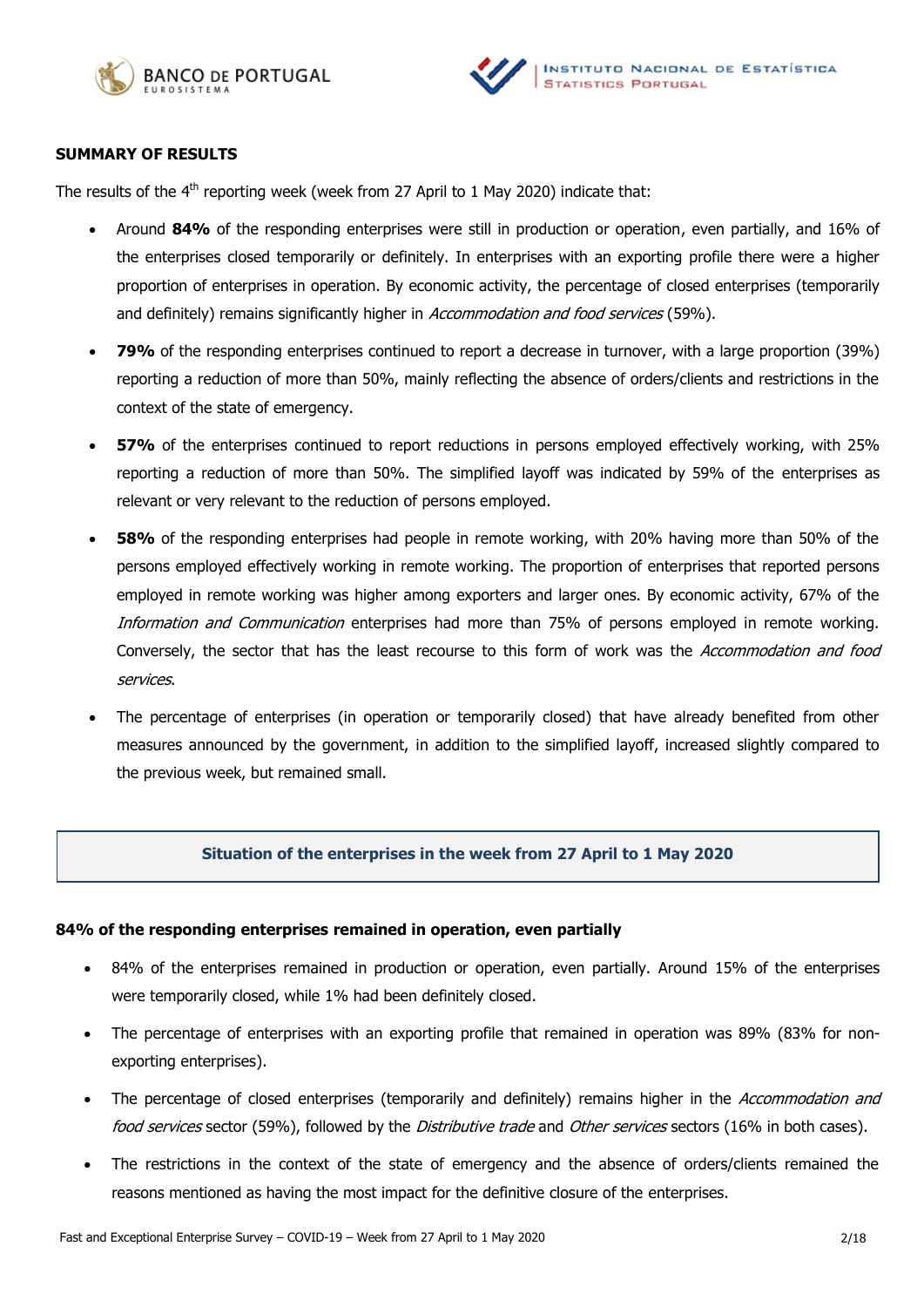



#### **Figure 1 • Situation of the enterprises, as a % of the total number of enterprises**



**Total responding enterprises Exporting profile**



#### **Economic activity**



**Source:** Statistics Portugal and Bank of Portugal, COVID-IREE

### **Impact of the COVID-19 pandemic on turnover in the week from 27 April to 1 May 2020**

#### **79% of the enterprises continued to register a decrease in turnover due to the pandemic**

- Regarding the expected situation without pandemic, 79% of the enterprises in operation or temporarily closed continue to report a negative impact on turnover and 3% a positive impact, a situation almost identical to that of the previous week.
- The percentage of enterprises with an exporting profile reporting a reduction in turnover was slightly higher than the other enterprises (80% and 79%, respectively).
- By enterprise size-class and economic activity, proportions similar to those of the previous week were recorded, with the Accommodation and food services sector continuing to show up, with 98% of enterprises in this sector reporting reductions in turnover (+2 p.p. that in the previous week).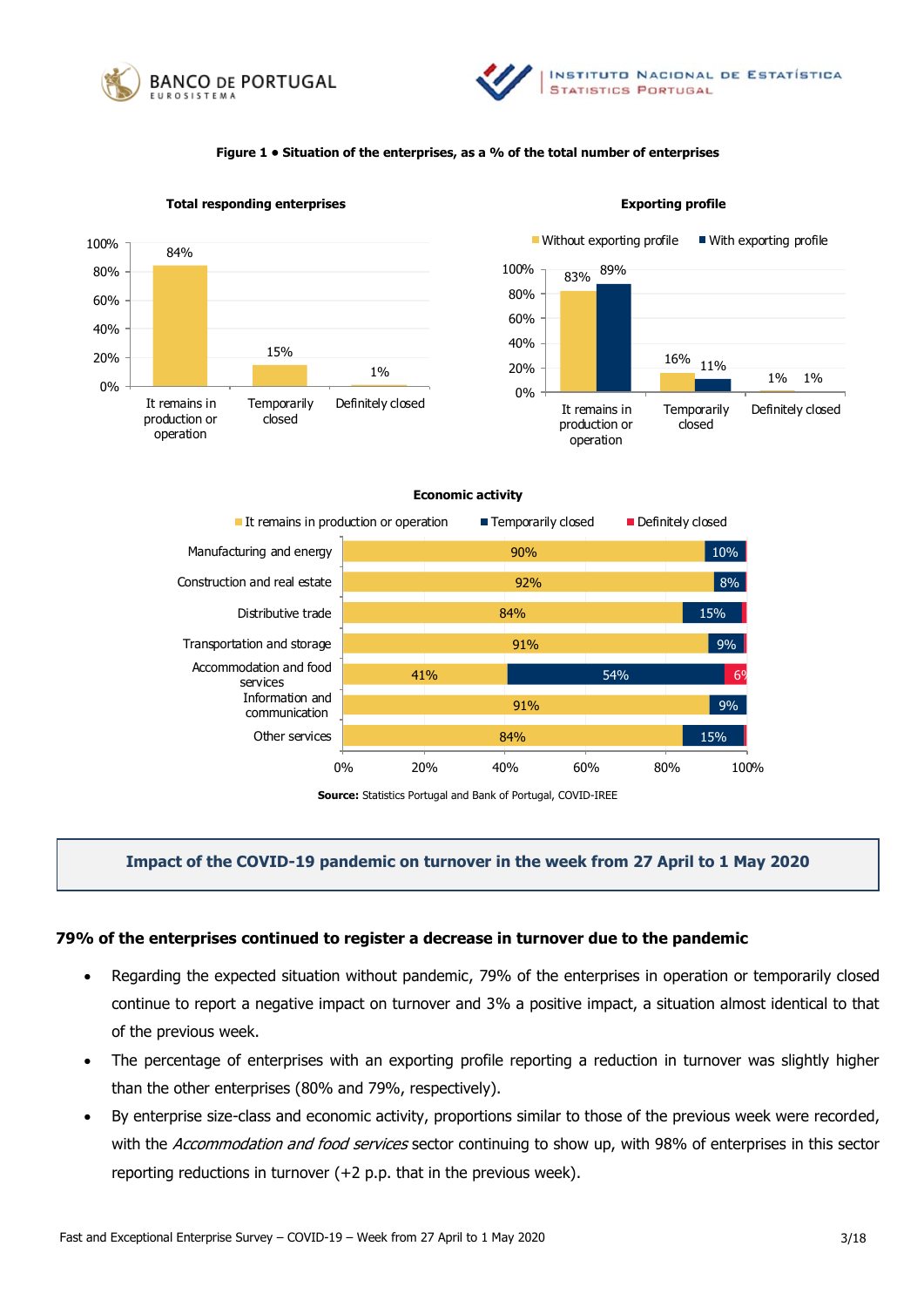



### **Figure 2 • Impact of the COVID-19 pandemic on turnover, as a % of the total number of enterprises in operation or temporarily closed**

#### **Total responding enterprises**



**Source:** Statistics Portugal and Bank of Portugal, COVID-IREE

### **The proportion of enterprises reporting a reduction of more than 50% in turnover remains high**

- 39% of the enterprises reported a reduction of more than 50% in turnover during the week from April 27 to May 1 (similar percentage to the previous week). 34% of the enterprises reported reductions in turnover of between 10% and 50%.
- Temporarily closed enterprises mostly report reductions of more than 75%.
- The percentage of enterprises that reported reductions of more than 75% in turnover continued to be higher among micro enterprises and, by economic activity, in Accommodation and food services, Transportation and storage and Other services. In enterprises with an exporting profile this percentage was slightly lower than the total.

### **Figure 3 • Quantification of the impact of the COVID-19 pandemic on turnover, as a % of total number of enterprises in operation or temporarily closed**



**Total responding enterprises**

**Source:** Statistics Portugal and Bank of Portugal, COVID-IREE

#### **The absence of orders/clients remained the reason with the greatest impact for the reduction in turnover**

Fast and Exceptional Enterprise Survey – COVID-19 – Week from 27 April to 1 May 2020 4/18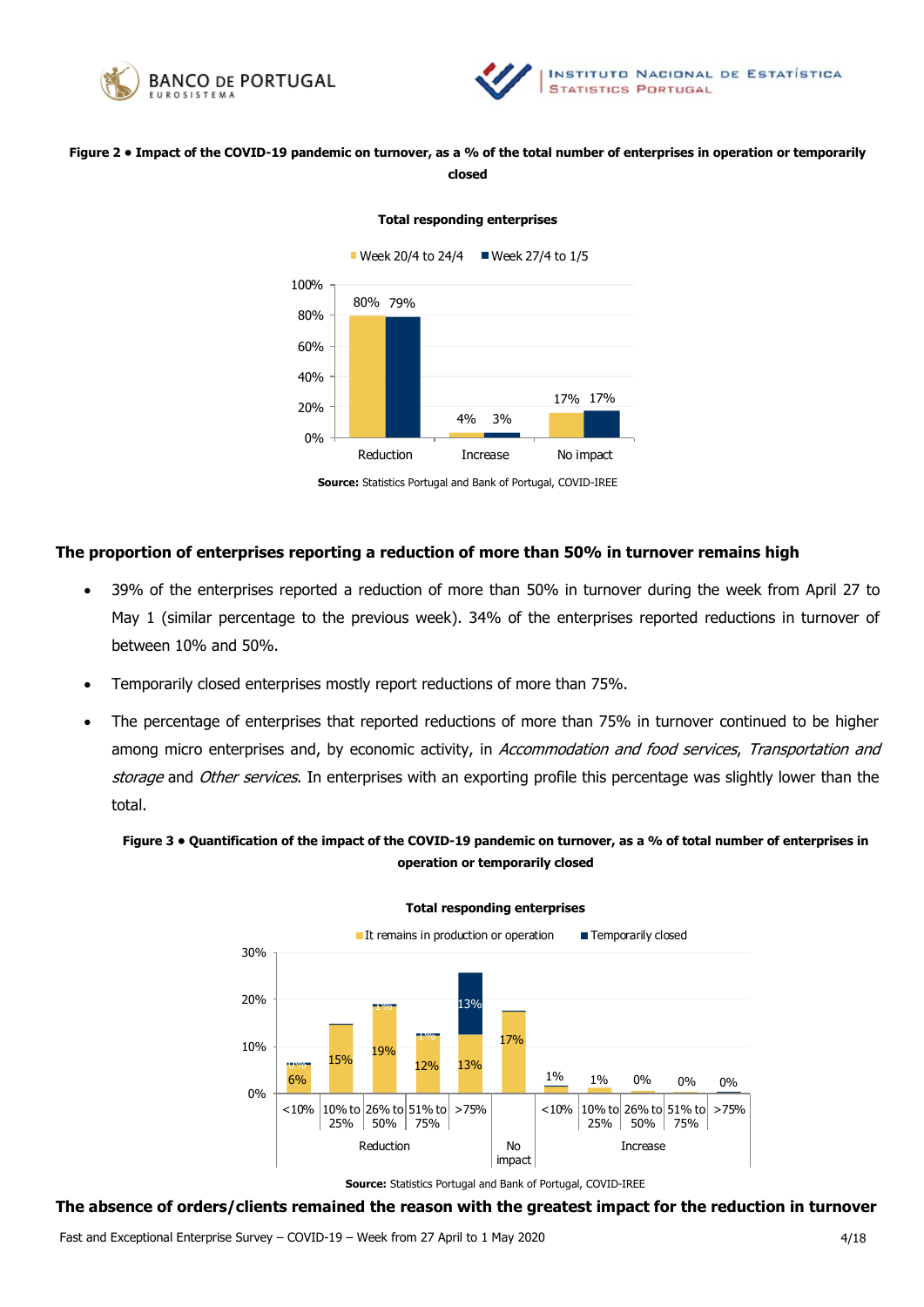



- The absence of orders/clients and restrictions in the context of the state of emergency continued to be frequently referred to as factors having a major impact on reducing turnover. For most responding enterprises the unexpected shortage of staff did not have much impact.
- These factors continue to be referred to across the different enterprise sizes and sectors, with emphasis on the percentage of enterprises that reported the absence of orders/clients in the Accommodation and food services and Transportation and storage sectors, which continued to exceed 90%.
- Enterprises with an exporting profile continued to report, to a lesser extent, a large impact of restrictions in the context of the state of emergency (65%, compared to 83% for non-exporters) and a higher percentage of problems in the supply chain (43%, compared to 37%).

#### **Figure 4 • Reasons for reducing the turnover of the enterprises, as a % of total number of enterprises that reported a reduction**



#### **Total responding enterprises**



### **Exporting profile**

**Source:** Statistics Portugal and Bank of Portugal, COVID-IREE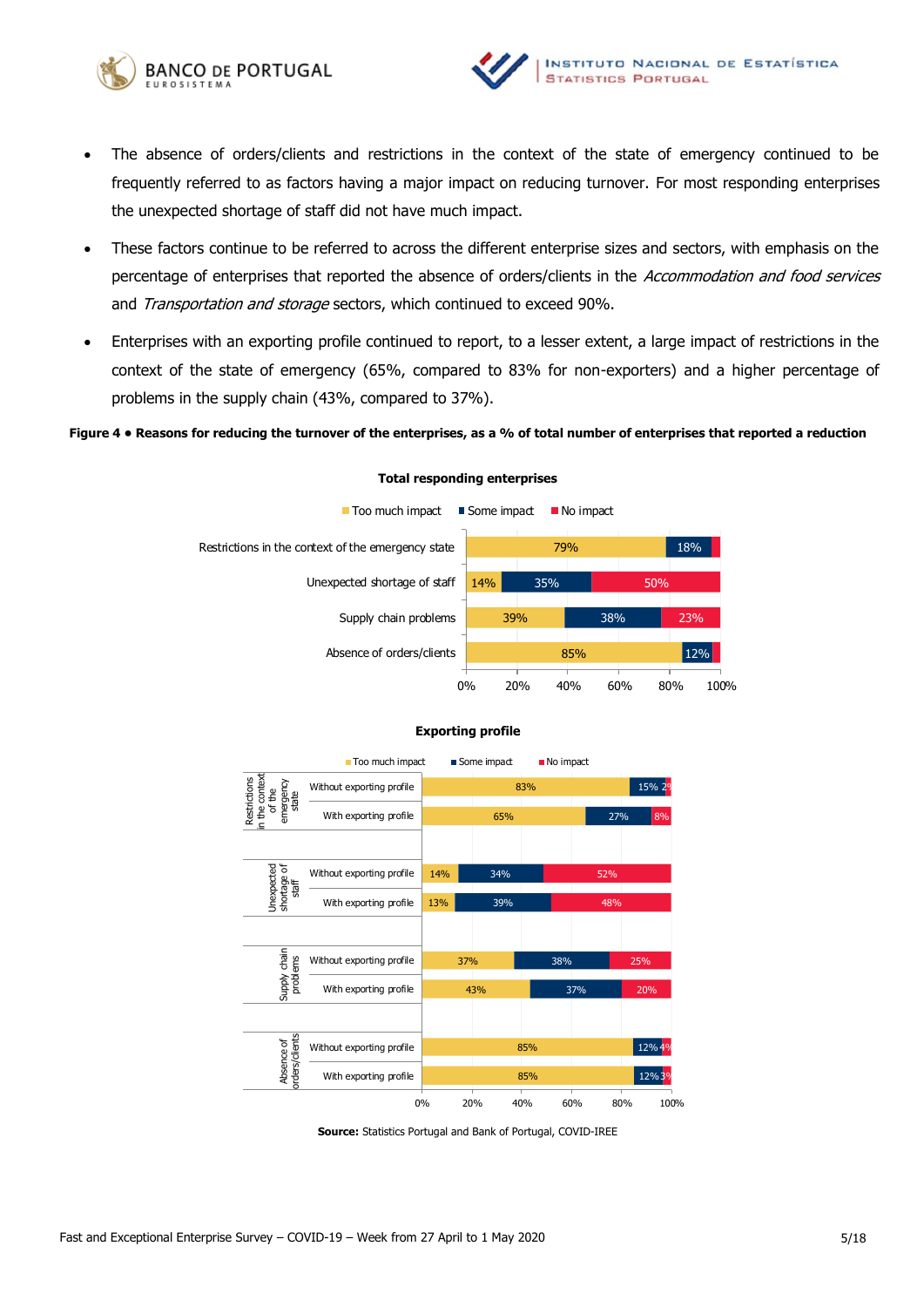



**Impact of the COVID-19 pandemic on persons employed during the week from 27 April to 1 May 2020**

### **57% of the enterprises reported reductions in persons employed effectively working**

- As a result of the pandemic, 57% of the enterprises reported a reduction in persons employed effectively working (-2 p.p vis-à-vis the previous week), while 42% continued to report no impact.
- The percentage of enterprises with an exporting profile that reported reductions in persons employed effectively working was 60% (56% in the case of non-exporting enterprises).
- The proportion of enterprises reporting a reduction increases with the size-class of the enterprise. By economic activity, the highest percentage of enterprises with reductions in persons employed continued to occur in Accommodation and food services.

### **Figure 5 • Impact of the COVID-19 pandemic on persons employed effectively working, as a % of the total number of enterprises in operation or temporarily closed**



**Total responding enterprises Exporting profile**



**Source:** Statistics Portugal and Bank of Portugal, COVID-IREE

# **25% of the enterprises reported a reduction of more than 50% in the number of persons employed effectively working**

- Considering the expected situation without pandemic, 25% of the enterprises reported a reduction of more than 50% in the number of persons employed effectively working and 19% reported reductions of between 10% and 50%.
- Reductions of more than 75% in persons employed continued to be reported more frequently by micro enterprises and in the Accommodation and food services sector. 58% of the enterprises in the Information and communication sector did not register impacts of the pandemic on the persons employed effectively working.
- Enterprises with an exporting profile reported more frequently smaller reductions than those without such profile.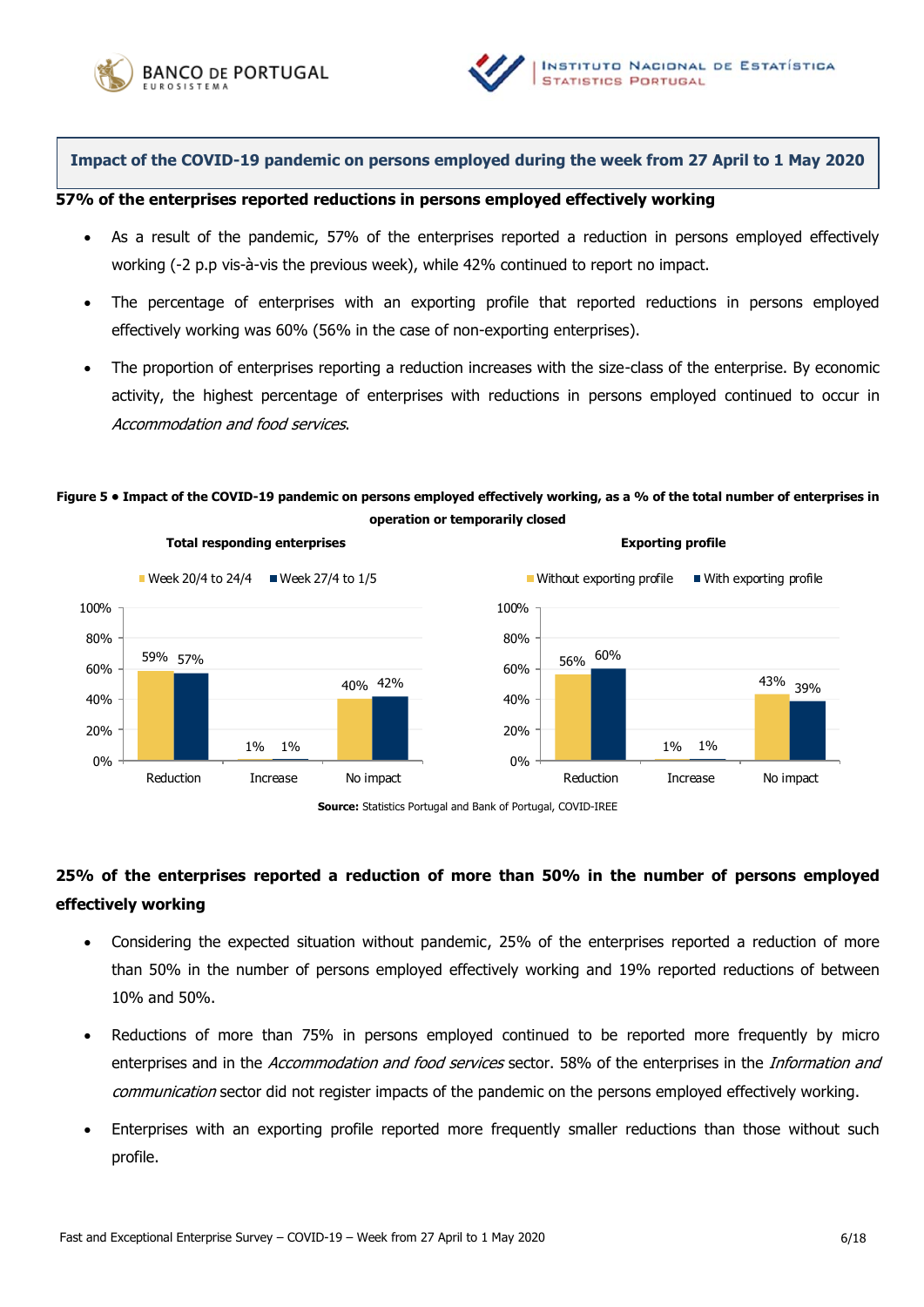



### **Figure 6 • Quantification of the impact of the COVID-19 pandemic on persons employed effectively working, as a % of total number of enterprises in operation or temporarily closed**

**Total responding enterprises** 



**Source:** Statistics Portugal and Bank of Portugal, COVID-IREE

# **Simplified layoff remained the most relevant situation for the reduction of the persons employed effectively working**

- 58% of the enterprises referred to the simplified layoff as very relevant or relevant to the reduction of persons employed effectively working. In contrast, for the majority of the enterprises the dismissal of the staff with permanent contracts and the non-renewal of fixed-term contracts were defined as not applicable or little or nothing relevant.
- By size-class, the percentage of micro enterprises that reported the simplified layoff as relevant or very relevant was above average.
- The percentage of enterprises with an exporting profile that made use of the simplified layoff is slightly lower than that of other enterprises.
- By economic activity, the percentage of enterprises that reported the simplified layoff as very relevant or relevant to the reduction of persons employed was much higher than the average in Accommodation and food services, being below average in *Construction and real estate* and *Manufacturing and energy*.

**Figure 7 • Most relevant situation for the reduction of persons employed effectively working, as a % of the total number of enterprises reporting a reduction in the persons employed effectively working** 

#### **Total responding enterprises**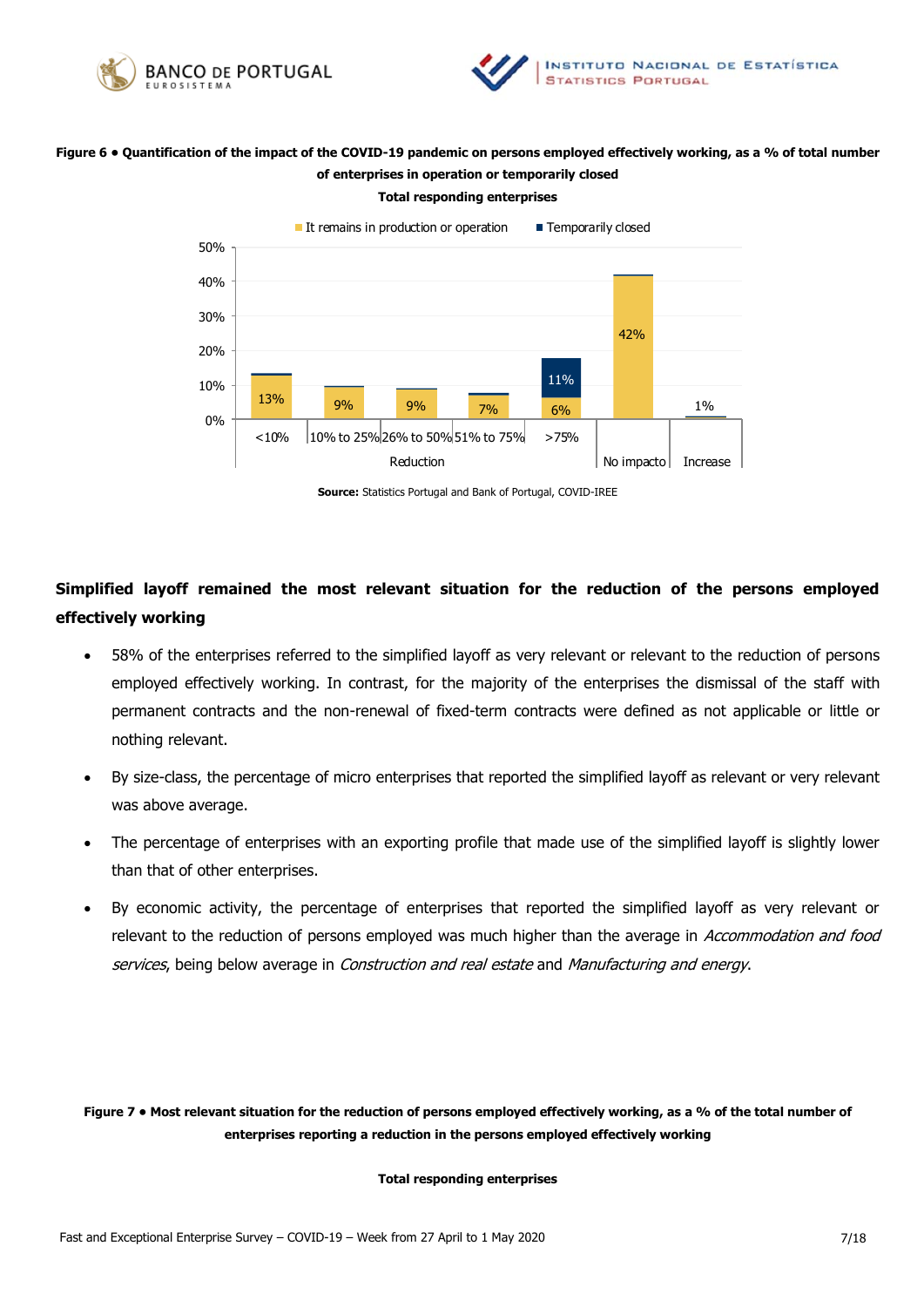





#### **Size-class**

|                                                                                                      | Very relevant |                  | $\blacksquare$ Relevant |     | ■ Little or nothing relevant |     | Not applicable |      |
|------------------------------------------------------------------------------------------------------|---------------|------------------|-------------------------|-----|------------------------------|-----|----------------|------|
| Simplified<br>layoff                                                                                 | Micro         | 58%              |                         |     | 24%<br>14% 5%                |     |                |      |
|                                                                                                      | Small         |                  | 48%                     |     | 11% 5%                       |     | 36%            |      |
|                                                                                                      | Medium        |                  | 46%                     |     | 8% 4%                        |     | 42%            |      |
|                                                                                                      | Large         |                  | 45%                     |     | 10% 6%                       |     | 39%            |      |
|                                                                                                      |               |                  |                         |     |                              |     |                |      |
| the staff with<br>Dismissal of<br>permanent<br>contracts                                             |               | Micro 294%7%     |                         |     | 87%                          |     |                |      |
|                                                                                                      |               | Small 294% 12%   |                         |     | 82%                          |     |                |      |
|                                                                                                      | Medium 1996   | 15%              |                         |     |                              | 81% |                |      |
|                                                                                                      | Large 1996    |                  | 21%                     |     |                              | 74% |                |      |
|                                                                                                      |               |                  |                         |     |                              |     |                |      |
|                                                                                                      | Micro         | 4%6%5%           |                         |     | 86%                          |     |                |      |
|                                                                                                      | Small         | 5% 6% 13%        |                         |     | 76%                          |     |                |      |
| of fixed-term<br>Non-renewal<br>contracts                                                            | Medium        | 6% 10%<br>21%    |                         |     |                              | 62% |                |      |
|                                                                                                      | Large         | 16%<br><b>5%</b> |                         | 26% |                              | 53% |                |      |
|                                                                                                      |               |                  |                         |     |                              |     |                |      |
| to the state of<br>Absences due<br>support the<br>illness or to<br>emergency<br>because of<br>family | Micro         | 12%              | 15%                     | 9%  |                              | 64% |                |      |
|                                                                                                      | Small         | 14%              | 19%                     |     | 23%                          |     | 43%            |      |
|                                                                                                      | Medium        | 15%              | 25%                     |     | 33%                          |     | 27%            |      |
|                                                                                                      | Large         | 20%              |                         | 28% |                              | 35% | 17%            |      |
|                                                                                                      |               |                  |                         |     |                              |     |                |      |
| situations<br>Other                                                                                  | Micro         | 4% 7% 6%         |                         |     | 83%                          |     |                |      |
|                                                                                                      | Small         | 8% 8%            | 12%                     |     |                              | 72% |                |      |
|                                                                                                      | Medium        | 6% 10%           | 16%                     |     |                              | 68% |                |      |
|                                                                                                      | Large         | 8% 10%           | 20%                     |     |                              | 63% |                |      |
|                                                                                                      |               | 0%               | 20%                     | 40% |                              | 60% | 80%            | 100% |

**Source:** Statistics Portugal and Bank of Portugal, COVID-IREE

### **Remote working in the week from 27 April to 1 May 2020**

### **58% of the enterprises had people in remote working<sup>2</sup>**

 $^2$  It should be recalled that this survey does not cover enterprises in the financial sector or public administration organisations.

Fast and Exceptional Enterprise Survey – COVID-19 – Week from 27 April to 1 May 2020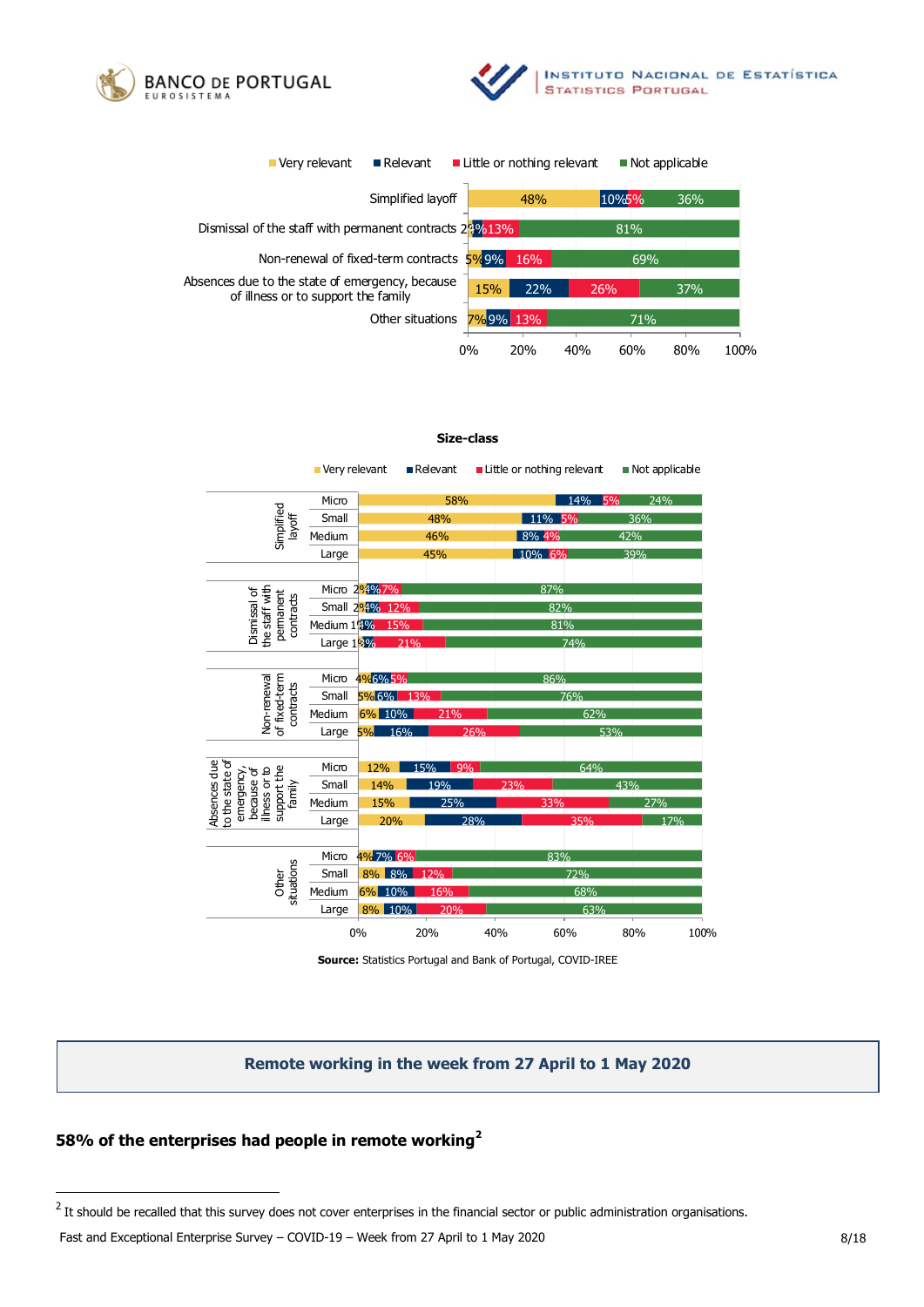



- 58% of the responding enterprises had persons in remote working, with 16% having more than 75% of the persons employed effectively working in remote working.
- The percentage of enterprises with an exporting profile reporting persons employed in remote working was higher than that of other enterprises (72% compared to 53%, respectively).
- The proportion of enterprises that reported persons employed in remote working increases with the size-class of the enterprise, ranging from 30% in micro enterprises to 93% in large ones.
- 84% of the enterprises in the *Information and communication* sector reported persons in remote working, with 67% having more than 75% of persons employed in this situation. In this sector, 58% of the enterprises reported the absence of impacts of the pandemic on the persons employed effectively working.
- In the Accommodations and food services and Distributive trade sectors more than half of the enterprises reported not having persons in remote working. These were also the sectors that reported the most frequent reductions of more than 75% in the number of persons employed effectively working.
- The remote working was an alternative to reducing persons employed effectively working in enterprises, where this was possible and applicable. 51% of the enterprises that reported not having persons in remote working also reported a reduction of persons employed effectively working. In 67% of the enterprises with less than 10% of persons in remote working there were negative impacts on the persons employed effectively working. 64% of the enterprises with more than 75% persons in remote working reported no impact from the pandemic on the persons employed effectively working.

### **Figure 8 • Quantification of persons employed effectively working in remote working, as a % of total number of enterprises in operation or temporarily closed**



**Total responding enterprises** 

**Exporting profile**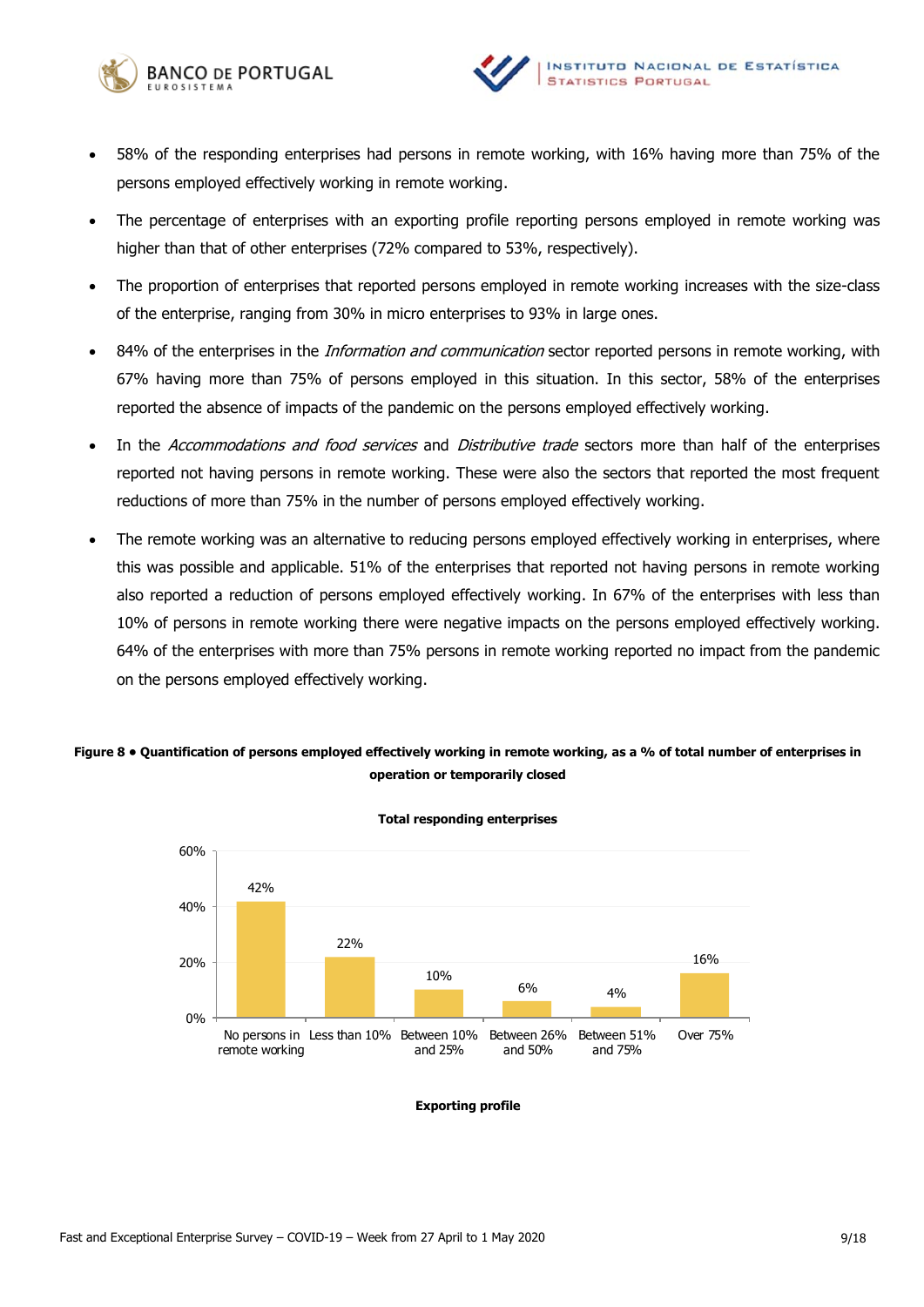







#### **Economic activity**



■ % of enterprises with remote working \* % of enterprises with 50% or more people in remote working



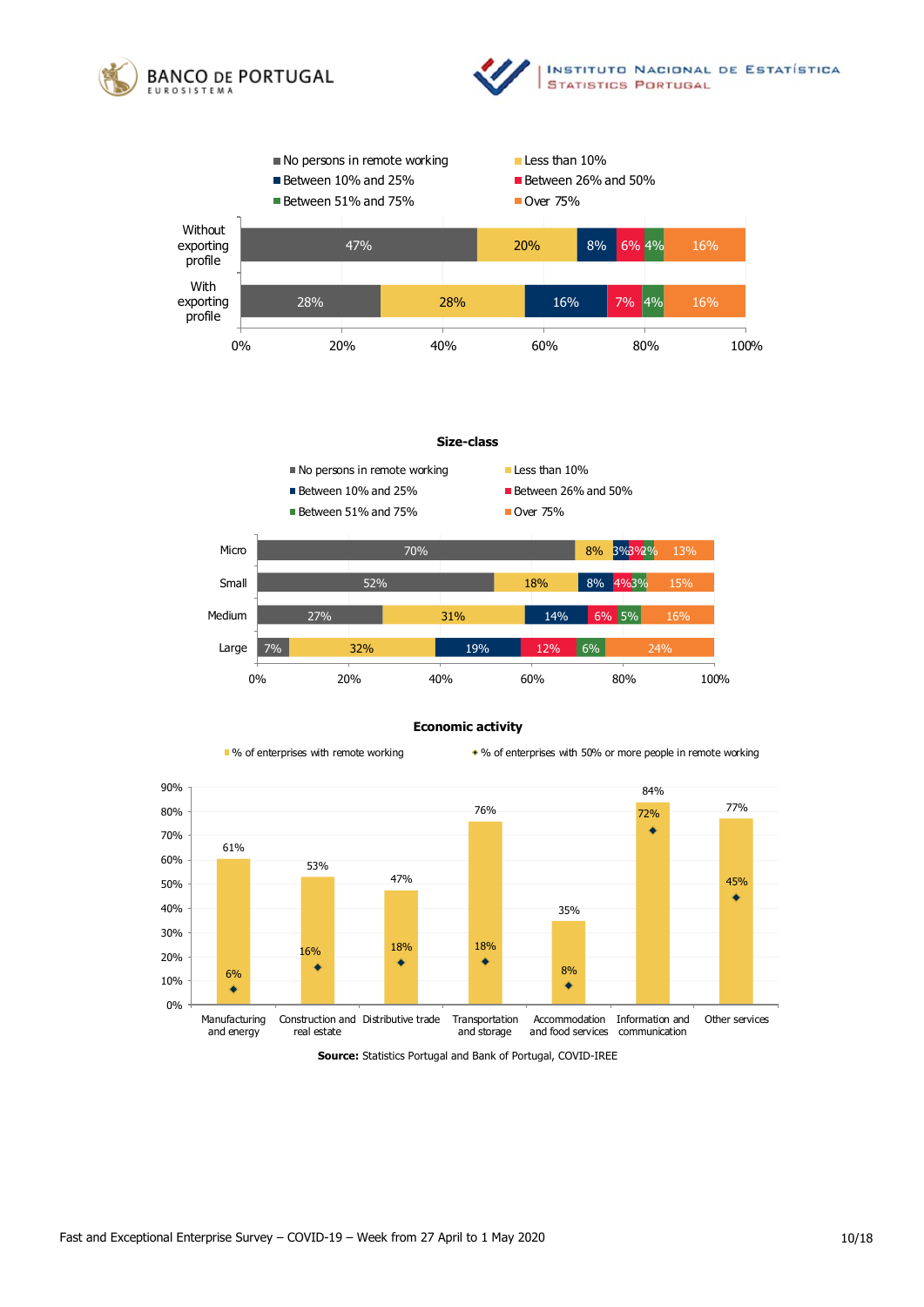



**Enterprises that have benefited or intend to benefit from the measures presented by the Government due to the COVID-19 pandemic in the week from 27 April to 1 May 2020**

# **16% of the responding enterprises have already benefited from the suspension of tax and contributory obligations, proportion which rises to 27% in the Accommodation and food services sector**

- The percentage of enterprises in operation or temporarily closed that already benefited from the measures announced by the Government due to the pandemic increased slightly compared to the previous week, but remained small. The percentage of enterprises planning to benefit has decreased in the last week.
- Among the measures considered in this question, 16% of the enterprises have already benefited from the suspension of tax and contributory obligations, 13% of the moratorium for the payment of interests and principal on existing credits and 4% of the access to new low-interest loans or State guarantees.
- Excluding the simplified layoff, the proportion of enterprises that continued to not pretend to benefit from support measures increased, reaching proportions between 48% and 59%.
- The *Accommodation and food services* sector continued to register higher proportions of enterprises that have already benefited or intend to benefit from the support measures, with 27% of the enterprises in this sector already benefiting from the suspension of tax and contributory obligations (21% in the previous week).
- Enterprises with an exporting profile refer in a greater proportion to the use (carried out or prospective) of the moratorium for the payment of interests and principal on existing credits (40%) and access to new low-interest loans or State guarantees (47%), as in the previous week.

### **Figure 9 • Use of the measures presented by the Government due to the COVID-19 pandemic, as a % of total number of enterprises in operation or temporarily closed**



#### **Total responding enterprises**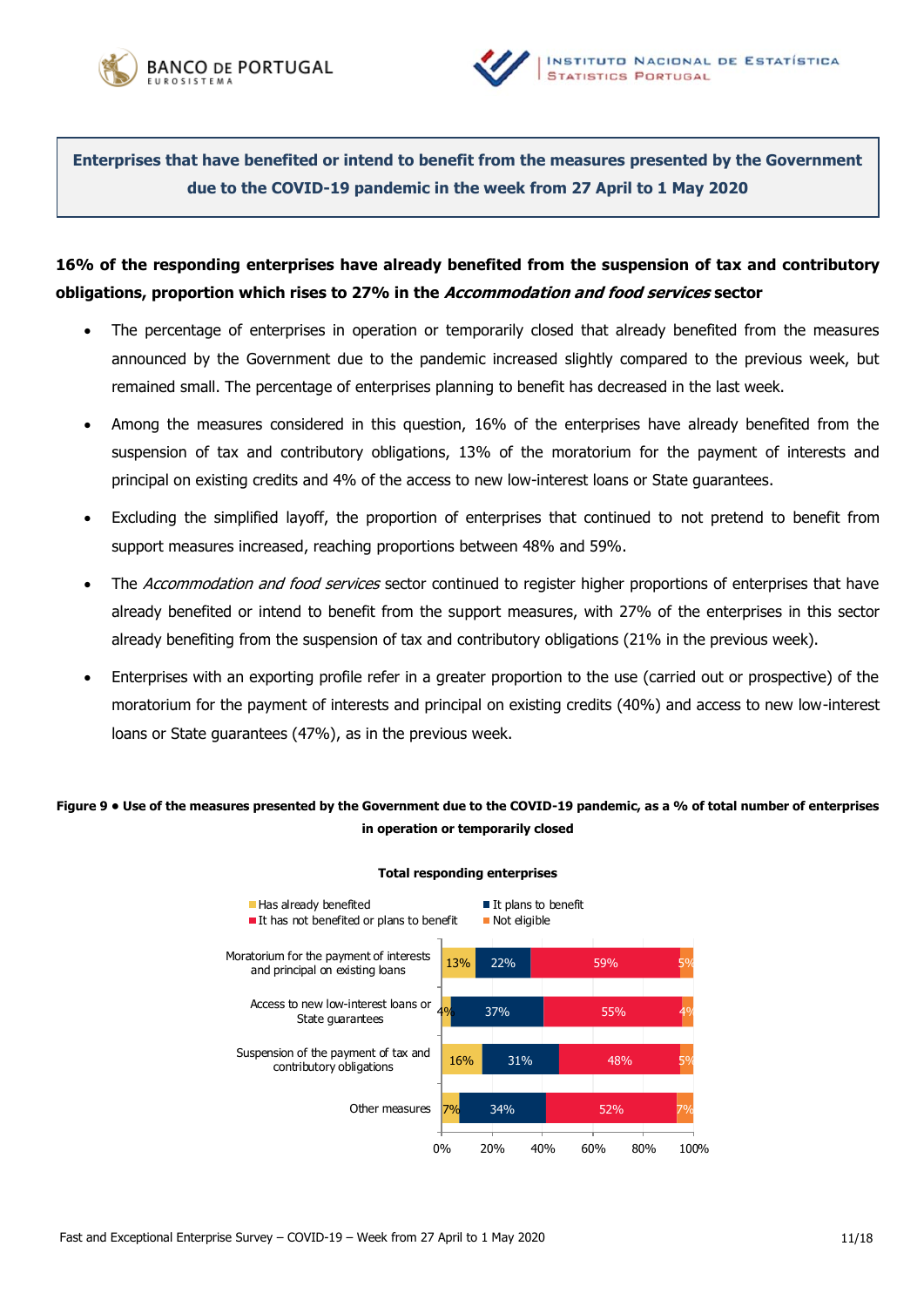





### **Exporting profile**

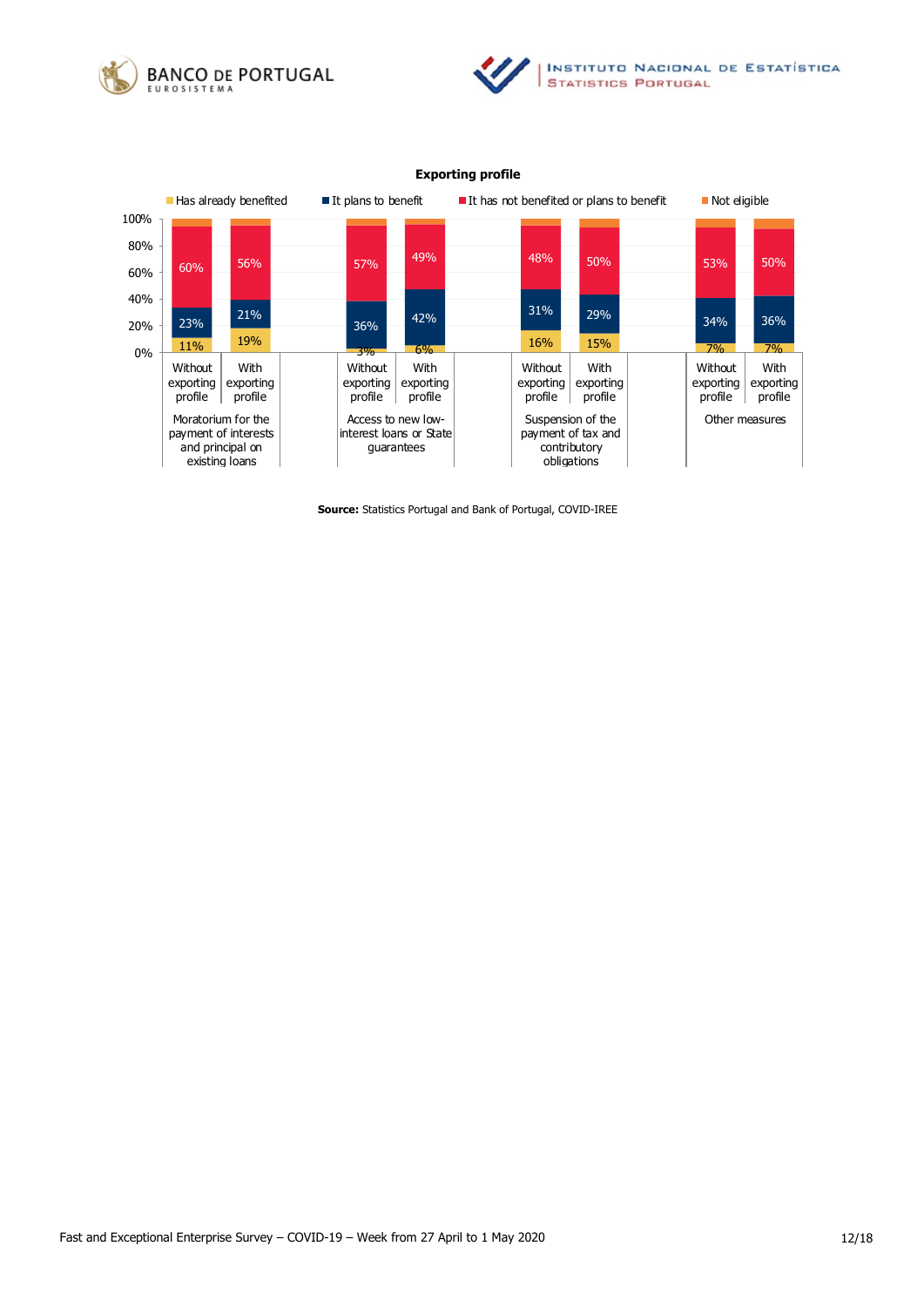



### **Main results in the week from 27 April to 1 May 2020**



**Source:** Statistics Portugal and Bank of Portugal, COVID-IREE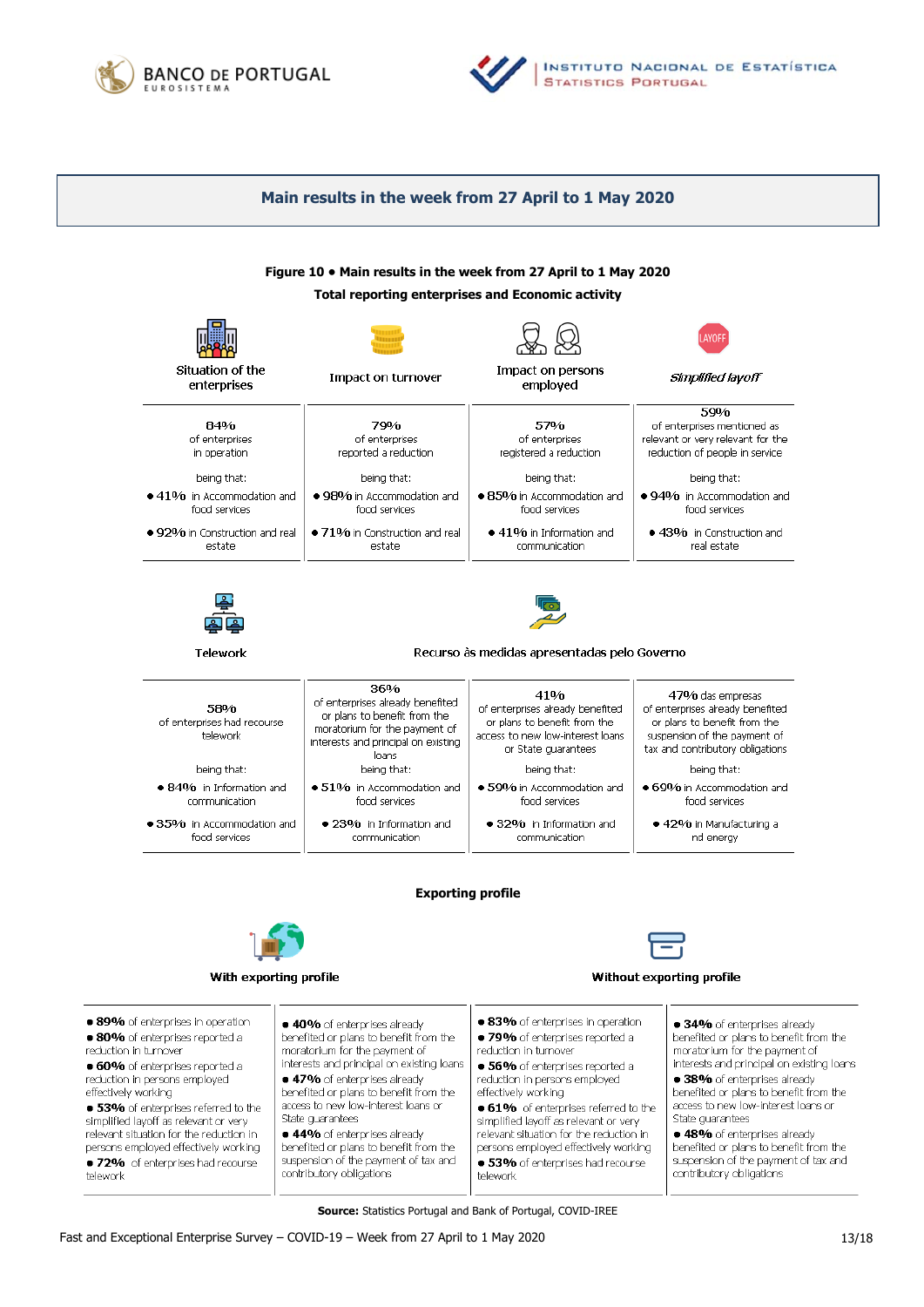



### **Technical note**

The statistical data disclosed in this information note correspond to those collected by the Fast and Exceptional Enterprise Survey – COVID-19 (COVID-IREE), in the week from 27 April to 1 May 2020. The survey was addressed to a broad range of micro, small, medium and large enterprises representative of the various sectors of economic activity, the sample being 8,883 enterprises. A total of 5,504 valid responses were obtained, representing an overall response rate of 62%. The respondent enterprises represent 64% of the persons employed and 77.4% of the turnover of the sample.

The following graph shows the distribution between responding and non-responding enterprises, in terms of the number of enterprises, persons employed and turnover, as a % of total enterprises in the sample, by economic activity:

#### **Figure 11 • Structure of the number of enterprises, persons employed and turnover, as a % of total number of responding and nonresponding enterprises by economic activity**



**Source:** Statistics Portugal and Bank of Portugal, COVID-IREE

Applying a simple Probit model to assess the probability of response to the survey, a lower probability of response of micro and small enterprises was observed, and the possible bias resulting from this should be considered in the analysis. However, there was no evidence of bias associated with the sector of economic activity of the enterprise.

The results of this survey are always indicated as referring to the responding enterprises in each week of survey and no extrapolation of the results to the universe of firms is made (see methodological documentation associated with the new Fast and Exceptional Enterprise Survey (COVID-IREE) available at:

#### <http://smi.ine.pt/DocumentacaoMetodologica/Detalhes/1593>

The sample of this survey basically corresponds to the integration of the samples underlying the monthly industry, construction, distributive trade and services turnover surveys, plus about three hundred enterprises, aiming at completing the sectors of activity represented. The context information of this sample has as reference the Integrated Business Accounts System (IBAS 2018). The following figure presents, by economic activity, the structures of the number of enterprises, persons employed and turnover in the COVID-IREE sample and in the universe of firms - IBAS 2018.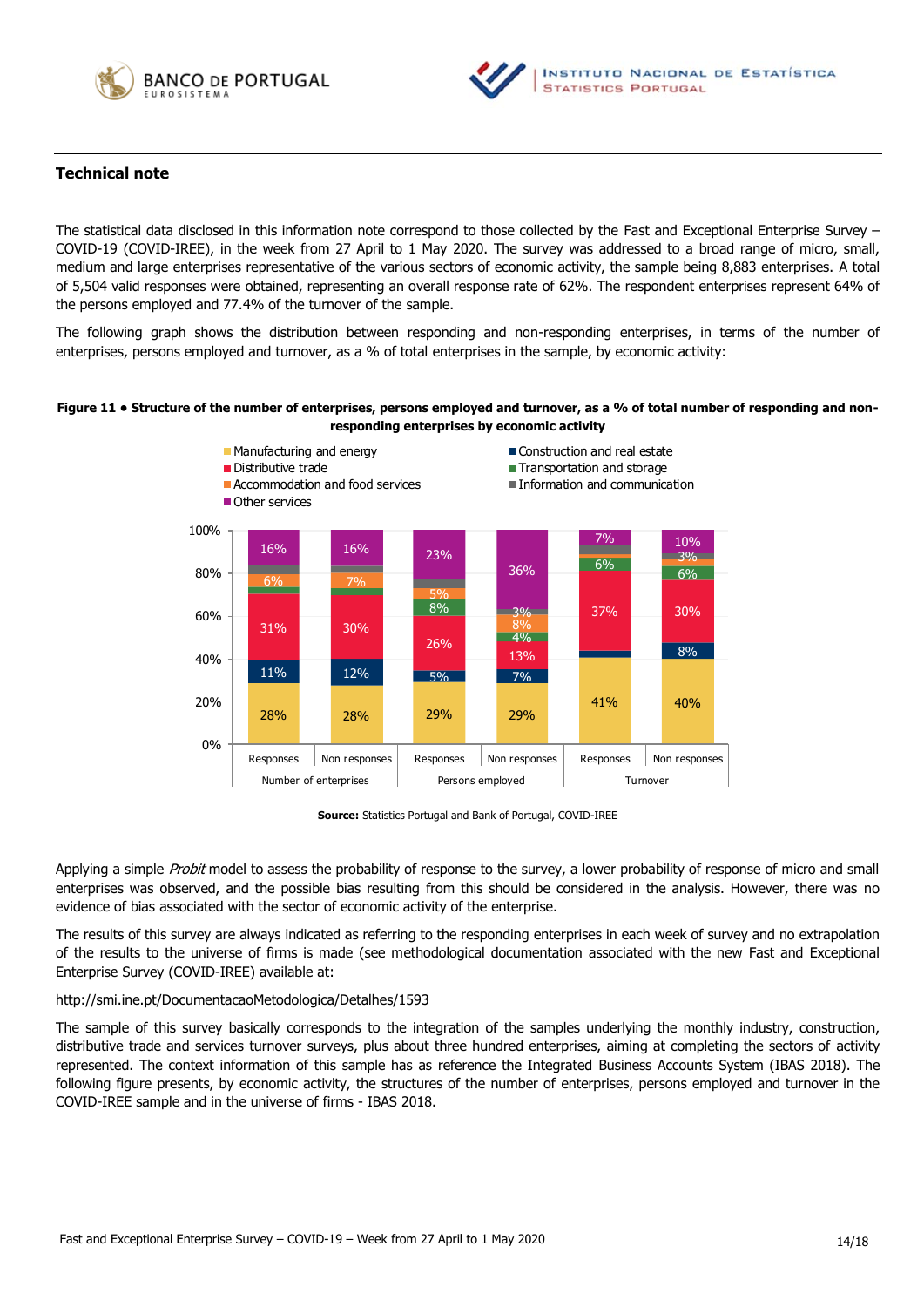



### **Figure 12 • Structure of the number of enterprises, persons employed and turnover, of the universe of enterprises (IBAS 2018) and the sample of the Fast and Exceptional Enterprise Survey**



**Source:** Statistics Portugal, IBAS 2018 and Statistics Portugal and Bank of Portugal, COVID-IREE

This survey began with a weekly frequency in order to obtain urgent information on the consequences of the current pandemic (COVID-19) on business activity, but will now have a two-weekly frequency, so the next week of collection will begin on 11 May 2020 and will seek to monitor the changes that will occur in enterprises activity with the cessation of the state of emergency but where there are still a number of limitations to economic activity in order to safeguard public health in the face of the pandemic.

The collection of information starts on Monday and finishes at the end of Friday. The data for each week of enquiry may be revised in the following week by incorporating any replies received during the weekend.

In this information note were considered:

- A) 4 enterprise size-classes: Micro enterprise (number of persons employed < 10 and turnover  $\leq$  EUR 2 million); Small enterprise (number of persons employed < 50, turnover  $\leq$  EUR 10 million and not classified as micro enterprise); Medium enterprise (number of persons employed < 250, turnover ≤ EUR 50 million and not classified as micro or small enterprise); and Large enterprise (number of persons employed  $\geq$  250 or turnover  $>$  EUR 50 million)
- B) 7 groups of economic activities: Manufacturing and energy (sections B to E from CAE Rev.3), Construction and real estate (sections F and L from CAE Rev.3), Distributive trade (sections G from CAE Rev.3), Transportation and storage (sections H from CAE Rev.3), Accommodation and food services (section I from CAE Rev.3), Information and communication (section J from CAE Rev.3), and Other services (section M to S from CAE Rev.3, except section O). This classification is based on the A10 nomenclature of the European System of Accounts (ESA2010).

Also in this information note were considered as enterprises with an exporting profile, those that export goods and services and that meet the following criteria: (i) enterprises where at least 50% of the turnover comes from exports of goods and services, or; (ii) enterprises where at least 10% of the turnover comes from exports of goods and services and the value of exports of goods and services exceeds 150 thousand euros. Enterprises that did not meet these criteria were classified as not having an exporting profile.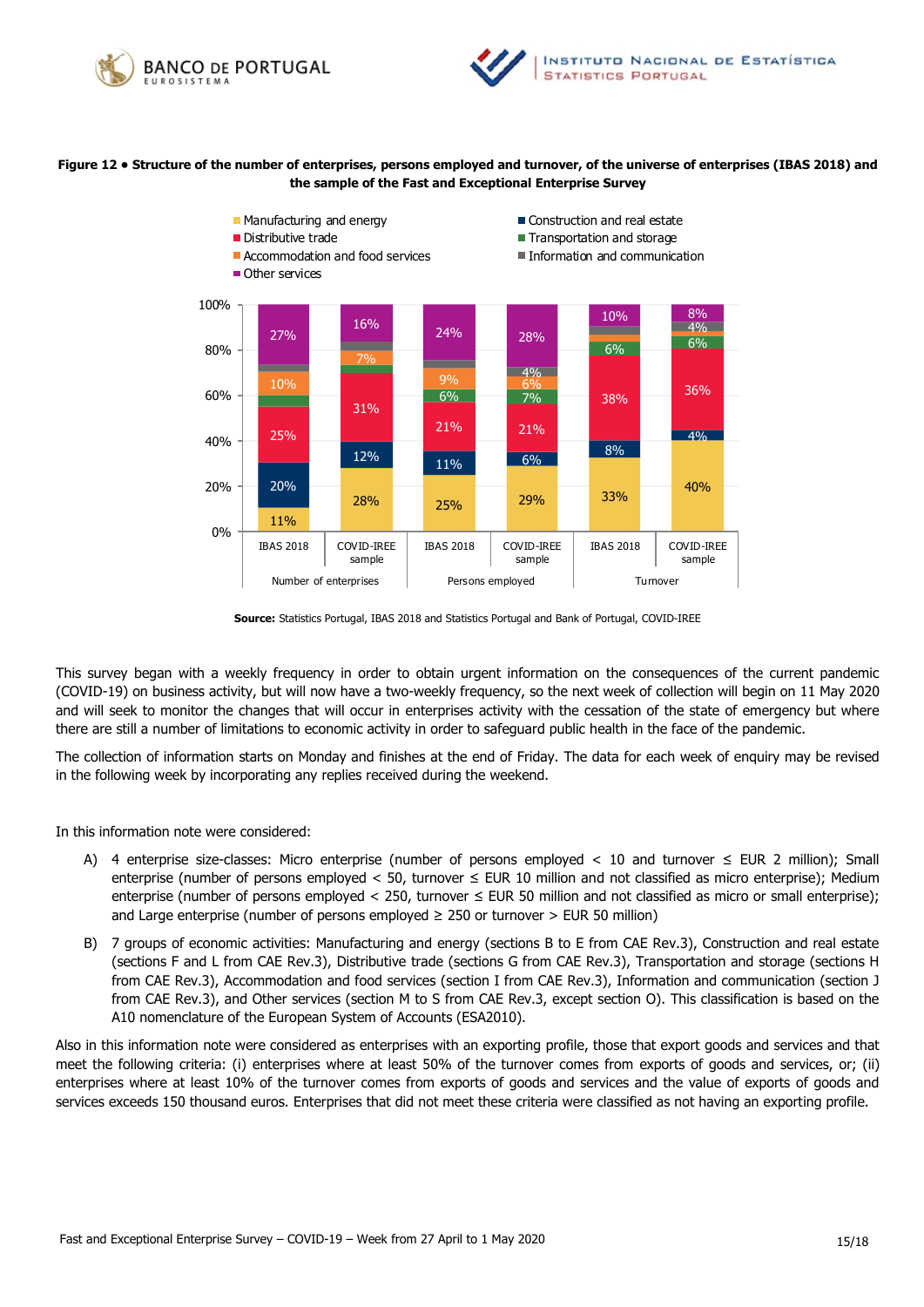



### **Expected date for the next dissemination:**

19 May 2020

#### **Acronyms:**

| $\frac{0}{0}$ | Percentage                                                   |
|---------------|--------------------------------------------------------------|
| CAE-Rev.3     | Portuguese Classification of Economic Activities, Revision 3 |
| COVID-19      | New coronavirus                                              |
| COVID-IREE    | Fast and Exceptional Enterprise Survey – COVID-19            |
| <b>IBAS</b>   | <b>Integrated Business Accounts System</b>                   |

### **Information to users:**

For issues related to the rounding of values, the totals, in value or percentage, may not correspond exactly to the sum of their parts.

### **Return of information to respondents:**

Taking into account the results of COVID-IREE, customized Return of Information to Respondents (RIR) reports were prepared and sent to each of the responding enterprises, containing the enterprise's response to the survey and its framework regarding the economic activity in which the enterprise is classified and the total of the responding enterprises (as an example attached, referring to the return of the  $3<sup>rd</sup>$  week, from 20 to 24 April 2020 – only in Portuguese).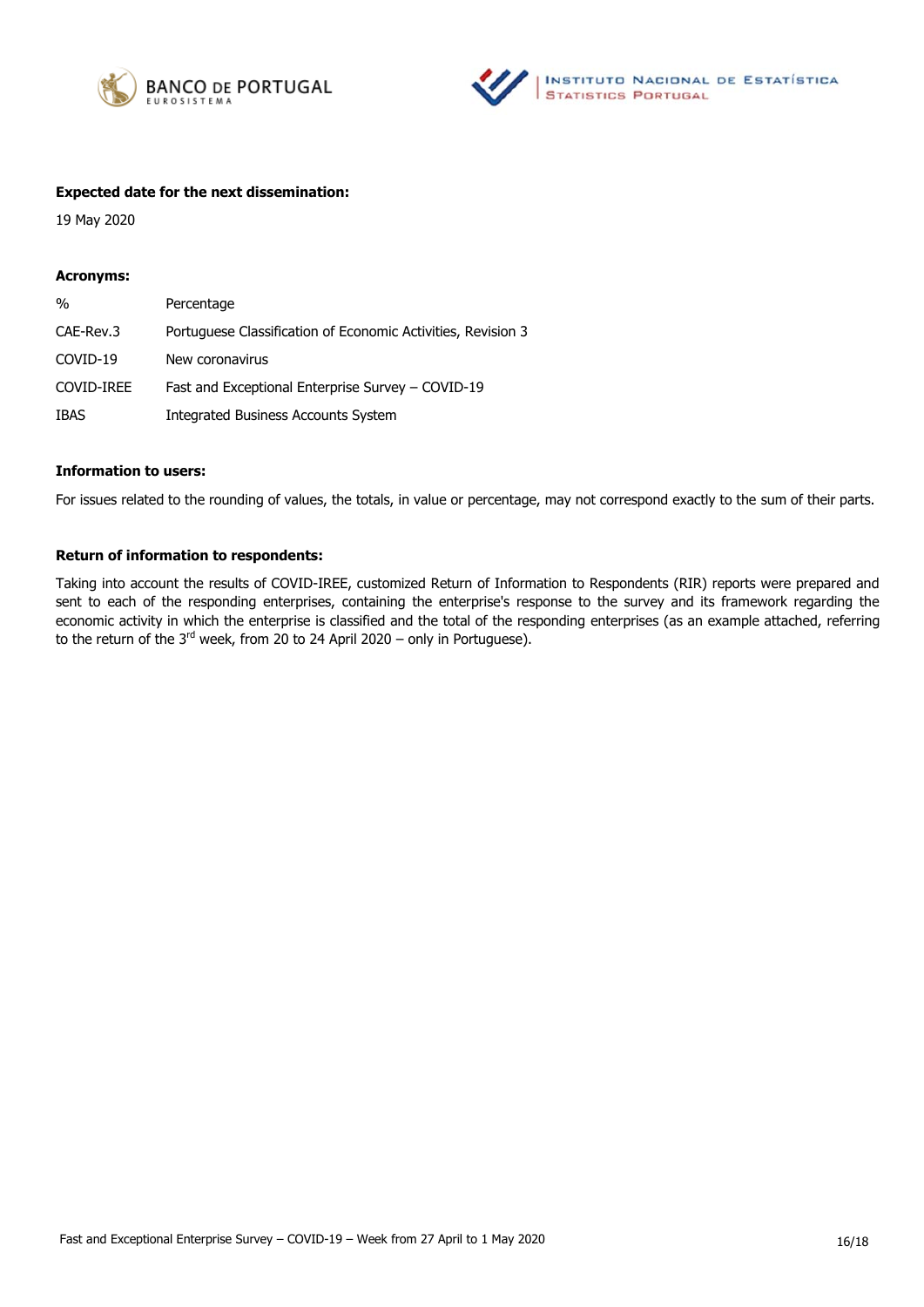



**INSTITUTO NACIONAL DE ESTATÍSTICA STATISTICS PORTUGAL** 

**///** INSTITUTO NACIONAL DE ESTATÍST

# RETORNO DE INFORMAÇÃO AO RESPONDENTE

COVID - IREE - Inquérito Rápido e Excecional às Empresas - COVID-19

webing

#### COVID-19: acompanhamento do impacto da pandemia nas empresas - Semana de 20 a 24 de abril

Os resultados da 3ª semana de inquirição confirmam os desenvolvimentos identificados nas duas semanas anteriores A percentagem de empresas respondentes que assinalaram diminuições do volume de negócios e do pessoal ao serviço efetivamente a trabalhar manteve-se elevada (80% e 59%, respetivamente). 39% das empresas registaram uma redução superior a 50% do volume de negócios e 26% referiram uma redução superior a 50% no número de pessoas ao serviço efetivamente a trabalhar.

O recurso ao layoff simplificado aumentou, correspondendo ao principal fator para a redução do pessoal ao serviço efetivamente a trabalhar, tendo sido assinalado por 54% das empresas (52% na semana anterior).

Excluindo o lavoff simplificado, a proporção de empresas que não prevê o recurso a medidas de apoio aumentou na última semana, atingindo proporções entre 48% e 59%, consoante a medida.

Visite no portal do INE a página Especial INE COVID-19, com os dados estatísticos oficiais mais recentes em Portugal para acompanhamento do impacto social e económico da Pandemia. Para saber mais, consulte o nosso Portal, AQUI